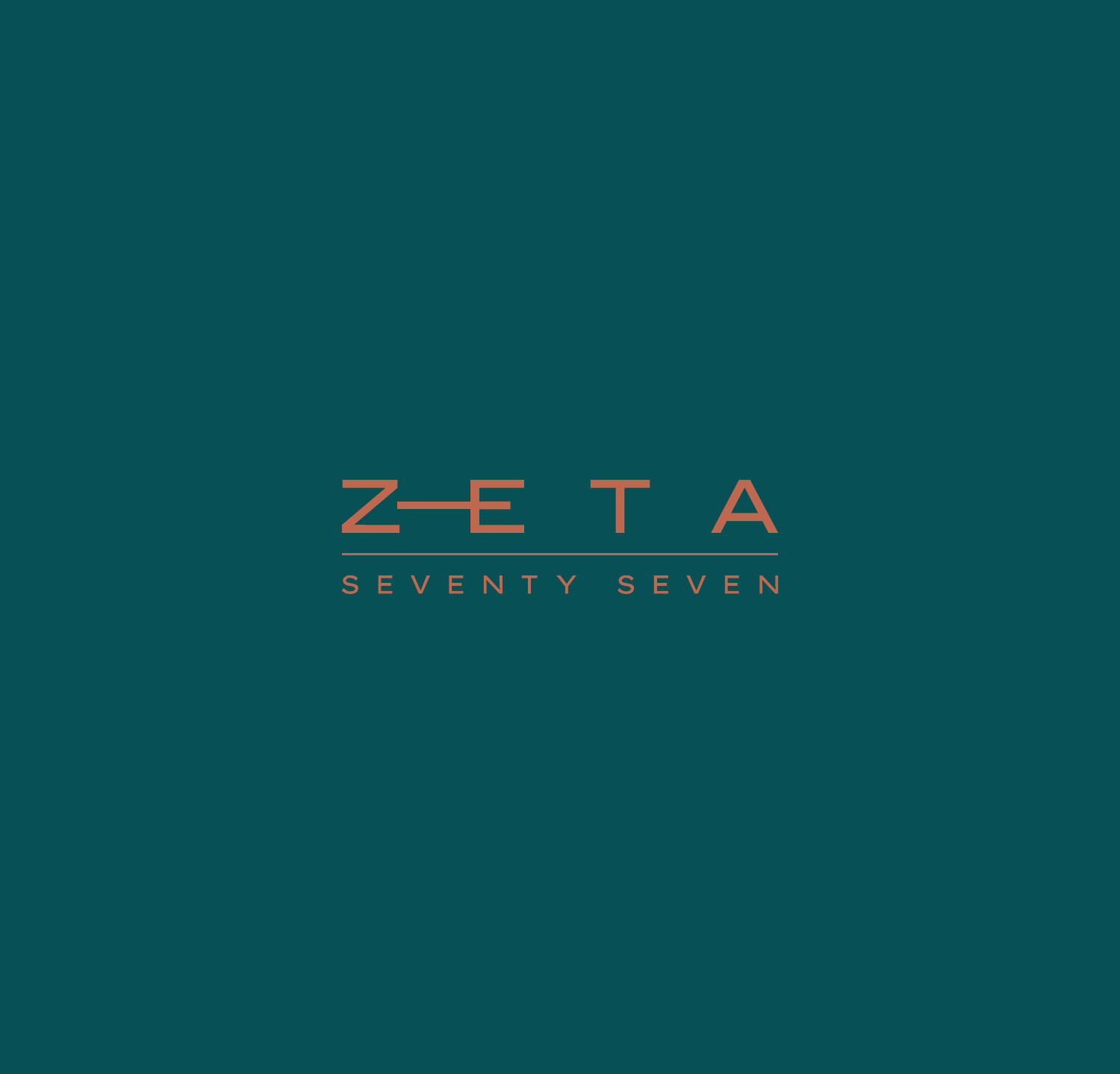## SASHIMI | 5 Pieces

**Maguro** 126 kcal Bluefin Fin Tuna

**Sake** 108 kcal Salmon

**Tako** 100 kcal **87** Octopus **Otoro** 184 kcal

**Hamachi** 100 kcal **87** Yellowtail

Fatty Tuna

## SIGNATURE SUSHI ROLL

## **A LA CARTE MENU**

**A** Contain Alcohol / **D** Contain Dairy / **G** Contain Gluten / **N** Contain Nuts / **P** Contain Pork / **S** Shellfish / **V** Vegetarian

**77 Roll** 304 kcal Salmon | Avocado | Mizuna Kewpie Spiced Mayo | Tobiko

**California Roll (S)** 225 kcal Crab Stick | Cucumber | Avocad

**Spiced Tuna Roll 290 kcal** Tuna | Bonito Flake | Green Oni

> ZETA Seventy Seven Offering A Small Plates Sharing Concept | Dishes Will Be Served As They Are Ready. Our Food And Beverage Philosophy is Local, Organic, Fresh and Sustainable, Our Prime Quality Soy Sauce is Organic and Gluten Free. Half Board Supplement **48 88 full price**

**Tempura Roll** 390 kcal Prawn | Avocado | Spicy Mayo

**Smoked Eel Roll <sup>290 kcal</sup>** Cucumber | Baby Gem | Wasabi

**ZETA Veggie Roll (V)** 180 kcal **77** Avocado | Cucumber | Radish Mizuna | Asparagus | Kewpie M

|                 | <b>AED</b> | <b>77 SIGNATURE</b>                                                                                                                             | <b>AED</b> |
|-----------------|------------|-------------------------------------------------------------------------------------------------------------------------------------------------|------------|
|                 | 97         | Iced Oyster <sup>(S)</sup><br>Market Oyster 6 Pieces                                                                                            | 177        |
|                 | 87         | Asian Condiment - 243 kcal<br>Market Oyster 12 Pieces<br>Asian Condiment - 243 kcal                                                             | 287        |
|                 | 87         | Zeta Iced Seafood Plater (S) (1 Person) 786 kcal<br>Half Blue Lobster   Oyster with Sea Urchin<br>Poached Prawn   Assorted Sashimi   Soya Sauce | 397        |
|                 | 87<br>177  | Tuna Tartar 386 kcal<br>Herb Salad   Grape Seed Oil   Orange Tobiko                                                                             | 127        |
|                 |            | Miso Soup 343 kcal<br>Tofu   Green Onion                                                                                                        | 57         |
| <b>8 Pieces</b> | <b>AED</b> | <b>SNACK</b>                                                                                                                                    | <b>AED</b> |
|                 | 97         | Edamame (V) 98 kcal<br>Pink Sea Salt Or Chili Salt                                                                                              | 57         |
| do   Tobiko     | 97         | Salmon Yakitori 118 kcal<br>Herb Salad   Coriander   Soy Sauce                                                                                  | 107        |
| on   Wasabi     | 97         | Katsu Sando 618 kcal<br>Kiwami Wagyu Beef   Honey Mustard   Coleslaw                                                                            | 197        |
|                 | 107        | Prawn Tempura (G)(S) 310 kcal<br>Herb Salad   Daikon Radish   Sesame Oil                                                                        | 117        |
|                 | 97         | <b>Iced Tomato Salad (V) 95 kcal</b><br>Vine tomato   Minuza   Chilled tofu                                                                     | 77         |
| ayo   Sesame    | 77         | Minus 8 vinigar<br>Salmon Avocado Poke <sup>252 kcal</sup><br>Mizuna   Shimeji Mushroom   Tobiko   Miso                                         | 97         |
|                 |            | Beef Tataki (D) 318 kcal<br>Wagy Beef Sirloin   Onion   Crispy Garclic<br><b>Soy Sauce</b>                                                      | 127        |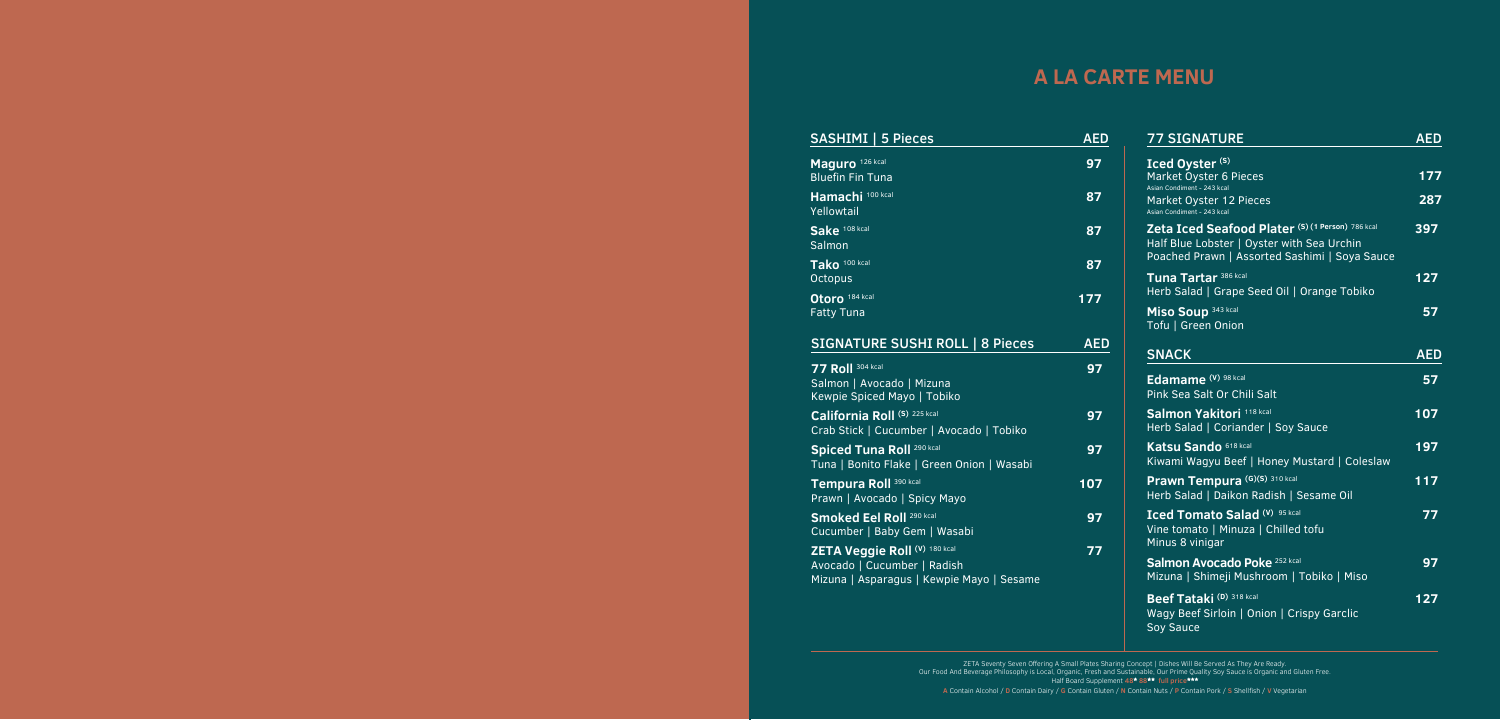| RED MEAT   CHICKEN   SHELLFISH                                                                                         | AED |
|------------------------------------------------------------------------------------------------------------------------|-----|
| Japanese Kagoshima Wagyu 806 kcal<br>Grade A5   MBS 10-12<br>Kagoshima Wagyu beef   Crispy Garlic<br><b>Soy Sause</b>  | 397 |
| Grilled Chicken (D) 220 kcal                                                                                           | 167 |
| Spring Onion   Sesame Seed<br>Salmon Teriyaki (G) (S) 257 kcal<br>Tofu Yuzu Espuma   Grilled Spring Onion   Sesame Oil | 197 |
| Crispy Fried Prawn (S) 257 kcal<br>Bonito Flake   Wasabi Mayonnaise                                                    | 197 |
| Miso Black Cod (G) (Z) 287 kcal<br>Bonito Flake   Wasabi Mayonnaise                                                    | 207 |
| Grilled Lobster (S) 270 kcal<br>Lotus Root   Miso Butter                                                               | 277 |

SIDE DISH **47** AED

## SWEET 67 AED **Japanese Cheesecake** (D)(G) 240 kcal **77** Peach & Togarashi Sorbet **Mochi Ice Cream** (D) 260 kcal **67** Yuzu | Passion Fruit **Fried Donuts (D)(G)** 130 kcal **67** Cinnamon | Matcha Sauce **Baked Alaska** (D)(G)(N) 290 kcal **67** Chocolate Sponge | Jackfruit Sorbet *77* **ΟΖ´ Gold <sup>203 kcal <b>77 77**</sup> Soft Ice Cream | 23K Gold **Sliced Exotic Fruit 172Kcal 67**

**Tōgarashi Potato Fries** 120 kcal **Mixed Asian Mushroom (V) 85 kcal ZETA 77 Salad (V)** 54 kcal **Spicy Green Beans (V)**

ZETA Seventy Seven Offering A Small Plates Sharing Concept | Dishes Will Be Served As They Are Ready.<br>Our Food And Beverage Philosophy is Local, Organic, Fresh and Sustainable, Our Prime Quality Soy Sauce is Organic and Gl